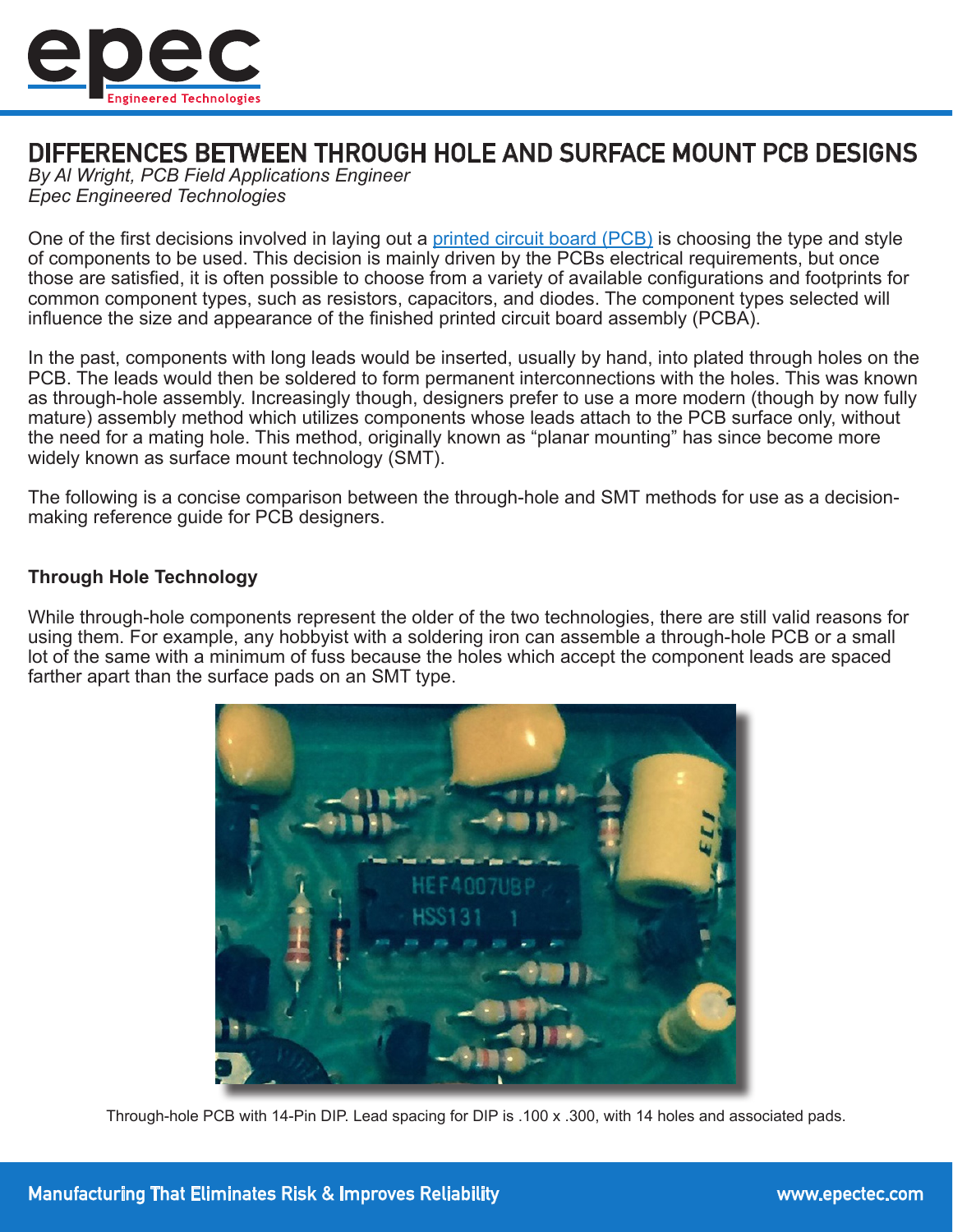

Typical spacing from hole center to hole center is generally 0.100" or greater, even for DIP processors. Such generous spacing makes through-hole PCBs easy to hand-solder. There is almost no potential for accidentally creating bridges between the pins on a single component or between those on adjacent components. This cuts down on troubleshooting and rework once the board is fully assembled and poweredup.

Through-hole boards can also be useful in more professional settings, particularly at the prototype stages of a project. The prototype layout can temporarily use through-hole components so that the board may be assembled quickly for basic proof-of-concept evaluation. After the board has been proven to function correctly, the designer can swap-in smaller SMT types of the same values and revise the PCB layout within a smaller footprint for final testing and eventual production. Doing things this way may save up-front costs for a project, especially those associated with subcontracting a small lot to an outside assembler. Keep in mind that small lots often command premium pricing from outside service providers, who naturally prefer to set up large volume production runs that keep their machines going.

# **Cost Saving of Through Hole Technology**

One cost saving for a through-hole PCB is that there is no need to generate a new solder stencil each time the PCB undergoes a revision change. This can save hundreds of dollars on a design which goes through two or three spins before it is deemed to be functional. It is also unnecessary to set up pick-and-place equipment, or to purchase accompanying reels of SMT components, until the final PCB configuration is working and ready for production.

In-circuit testing after component assembly can often be done manually and in-house for a small batch of boards, thereby eliminating the expense of fixtures or associated setup charges. The final advantage is that it is possible to use tin-lead solder (the least costly surface metalization) when working with throughhole boards. The inherent non-planarity of HASL, which can make placement of fine-pitch surface mounted components difficult, is not an issue on through-hole designs.



A through-hole PCB in a hobbyist application, in this case a guitar effect pedal. Notice the ICs, which are all either 8-pin or 14-pin on 0.100" x 0.300" centers.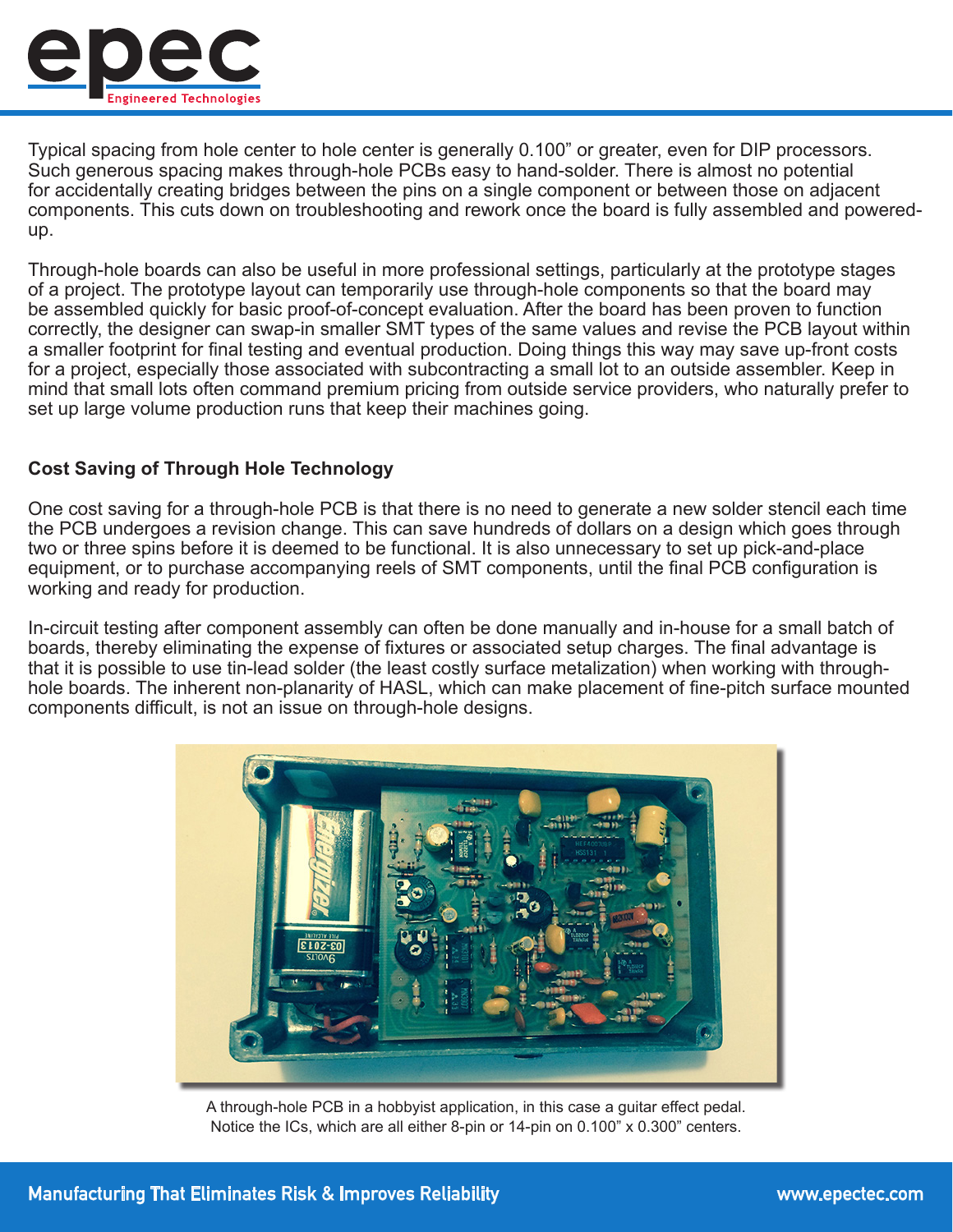

Another advantage beyond the avoidance of SMT-related cost adders is that it is possible to evaluate mechanical issues (such as excessive warp and twist) during validation, and to compensate for them during redesign, without causing insurmountable assembly difficulties, as might occur with SMT. This is because warp and twist is not nearly as critical on a hand-assembled PCB as it is on one populated using pick-andplace equipment. A human assembler can simply change their wrist angle to improve the fit of a stubborn component, but an automated machine requires a PCB with a high degree of flatness in order to function properly. Your through-hole prototype can expose design-related mechanical shortcomings before they become costly and time-consuming "line-down" three-way screaming matches between your PCB fabricator, your contract assembler, and yourself.

In summary, when the necessary component types are available in through-hole form, the use of throughhole technology during the development cycle can keep your project on track and can simplify the process of assembling prototype and small-lot projects without paying for third party services. Timelines may be more predictable and controllable with fewer side issues that might delay your product's critical time-to-market. It may therefore be worth considering at least the temporary use of through-hole components during early development and validation stages, whether you as the end user are a hobbyist, an industry start-up, or an established electronics supplier.

#### **Surface Mount Technology**

Regardless of the justifications above for using through-hole components on your PCB, surface mounted components offer many advantages that through-hole types simply cannot match.

One of the most immediately obvious advantages is that it is possible to achieve far greater levels of component density and processing power while fitting everything within a much smaller and lighter overall PCBA. As the devices controlled by PCBs become smaller and smaller, efficient use of available surface area becomes increasingly more critical. SMT technology becomes a necessity.

For instance, it would require several 14-pin or 16-pin dual inline processors, each measuring around 0.80" X 0.35", to even approximate the computing power available in a single surface-mounted BGA or 64 pin QFP processor which might fit within a total area one square inch or smaller. In addition to the larger component footprints for through-hole types, the interconnections on the PCB would require additional space for via placement.



Miniaturization on the march: The 64-pin surface-mounted QFP processor measures only 0.472" x 0.472".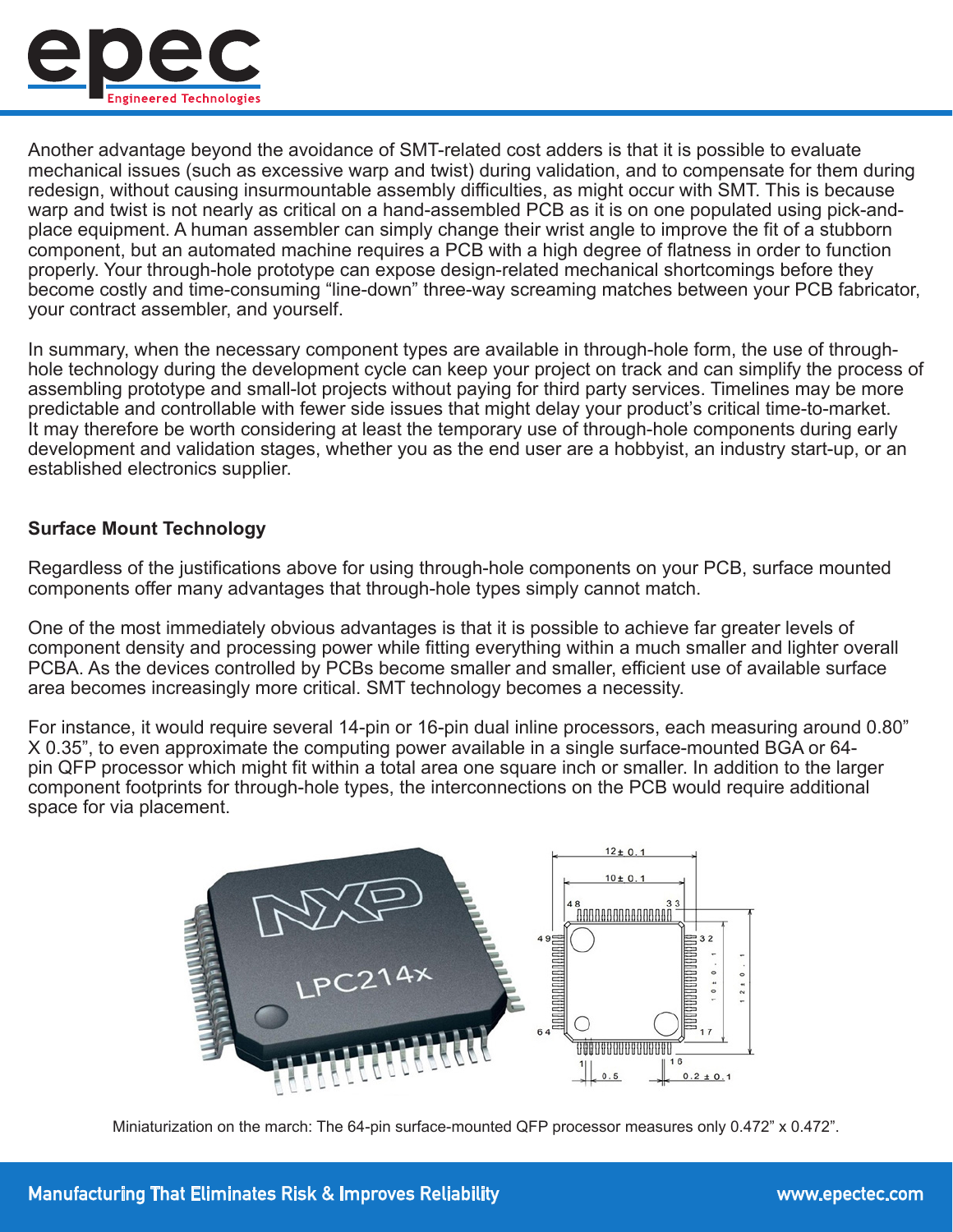

By contrast, when using SMT components, the plated through-hole required for each through-hole component lead is eliminated and is replaced by a relatively small surface pad. It is then possible to drill small vias into the surface mount pads themselves, directly underneath the SMT component leads, allowing for Z-axis interconnections which can then fan out from the wall of the via to one or more internal signal layers. All of these interconnections can now occur either within or immediately adjacent to the device's own footprint, saving very significantly on available real estate. The space around the SMT component can then be used for placement of additional components. The higher densities possible with SMT are a byproduct of both the smaller footprint size of the components themselves and the space reclaimed by the elimination of drilling component mounting holes. A related advantage is that it is common for SMT boards to utilize both sides of the PCB for component mounting.



64-pin SMT BGA, 0.031" pitch. Notice that the ball pads have small dimples, indicating that they have been used for placing viasin-pads to allow for internal layer escape routing.

With such advantages come several considerations which must be kept in mind when designing for SMT PCBs. Materials, surface finishes, and mechanical characteristics become increasingly important. Problems with any of these elements can cause major headaches when it comes time to assemble the PCBs on automated equipment.

## **Surface Mount Design Considerations**

Materials and surface finish play a critical role and are to some extent interactive with one another. The leaded solder used in HASL is a poor choice for SMT work (particularly on components with pin pitches less than 0.050") because it tends to puddle at one end of the pad, where it then cools in a non-planar state. The component leads need to sit flat in order to avoid positioning problems, so even when RoHS compliance is not an issue, it is best to select a more [planar finish such as ENIG, Immersion Silver, or Immersion Tin](https://www.epectec.com/articles/pcb-surface-finish-advantages-and-disadvantages.html) when dealing with finer-pitch SMDs.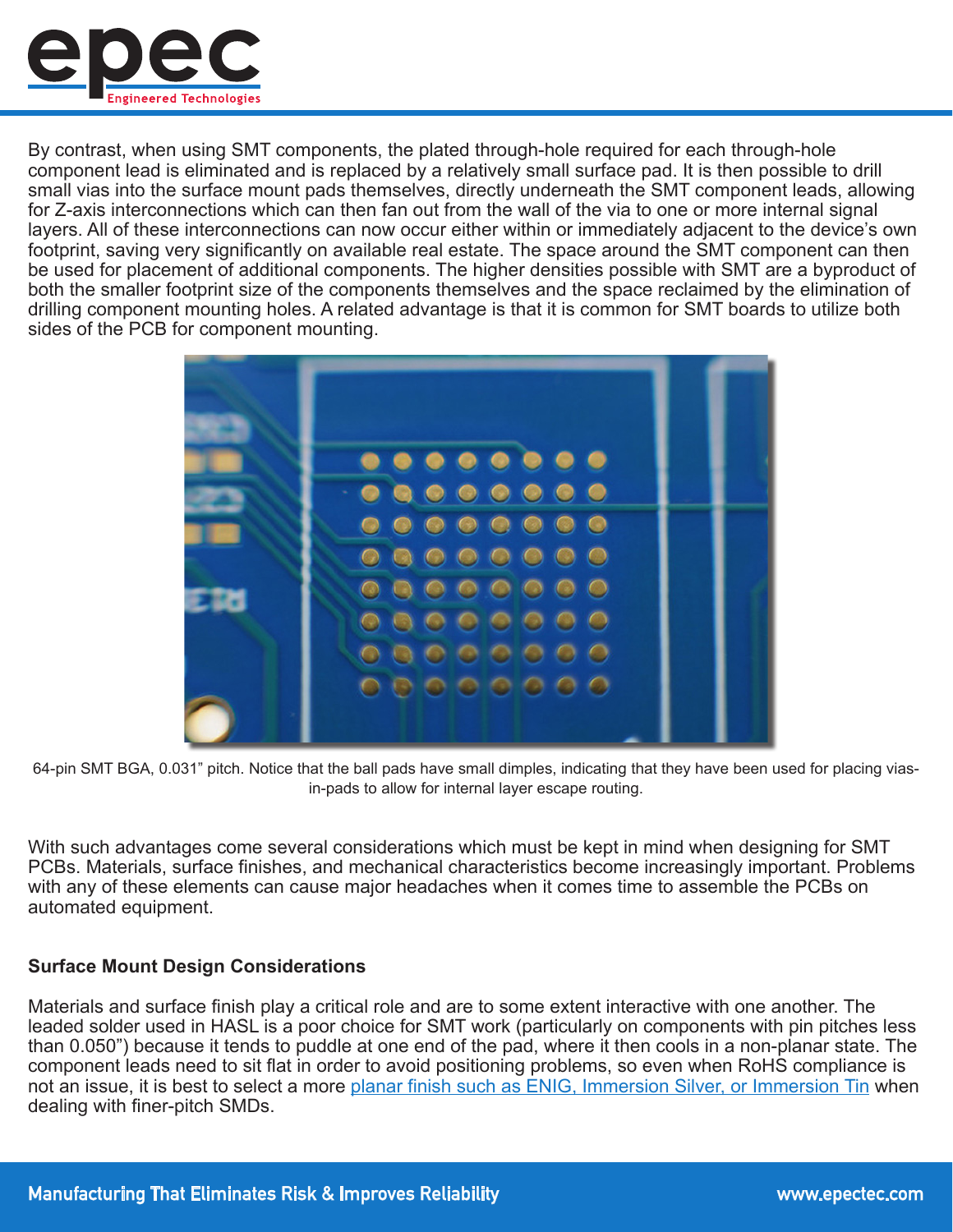

It is also very important not to under-spec your base laminate. SMT boards generally require higher soldering temperatures than through-hole boards, primarily because of the lead-free surface finishes that are most often used. Materials that meet IPC-4101D/126 (Tg 170C, Td 340C, with inorganic fillers) will stand up to high soldering temperatures. They will also withstand multiple thermal cycling shocks which will occur when assembling two-sided SMT boards, or boards which use multiple component technologies.

Gerber artworks need a few extra features so that the SMT assembly process will go smoothly. Add at least one set of fiducial pads to the external layers (most commonly in an "L" pattern along the outer edges of the PCB) so that pick-and-place equipment will have a reference for squaring the PCB and for establishing a dimensional datum point. Consider eliminating soldermask openings for vias to minimize the potential for solder shorts and to eliminate reflections that may confuse the pick-and-place unit when it is trying to identify the fiducials. For in-circuit testing, it is often good practice to add test point pads wherever you need them. Depending upon the test equipment, these can be SMT type or they may include holes to accept test probes. Work with your assembler or test service to determine which type is best.



Internal layer for a SMT PCB. The dark areas were originally devoid of copper on several internal layers, which allowed the PCB to twist under thermal stress. Our suggestion was to pour additional copper into the blank areas to even out the layer-to-layer stress.

Given the importance of dimensional accuracy and the nature of automated assembly equipment, it is very important to "design-in" flatness. Do this by balancing copper coverage as evenly as possible from layer to layer and by pouring copper into large blank areas wherever you can. This will prevent uneven stresses from pulling the material in a particular direction after etching.

Use stack-ups which are symmetrical around the center of the stack so that the layers support one another in the Z axis. For example, a six-layer PCB will generally stack as follows: Top Signal L1, Prepreg, Plane L2, FR4 core, Internal Signal L3, Prepreg, Internal Signal L4, FR4 Core, Plane L5, Prepreg, Bottom Signal L6. This will work as long as the copper area on each layer is fairly well balanced (particularly on the core layer